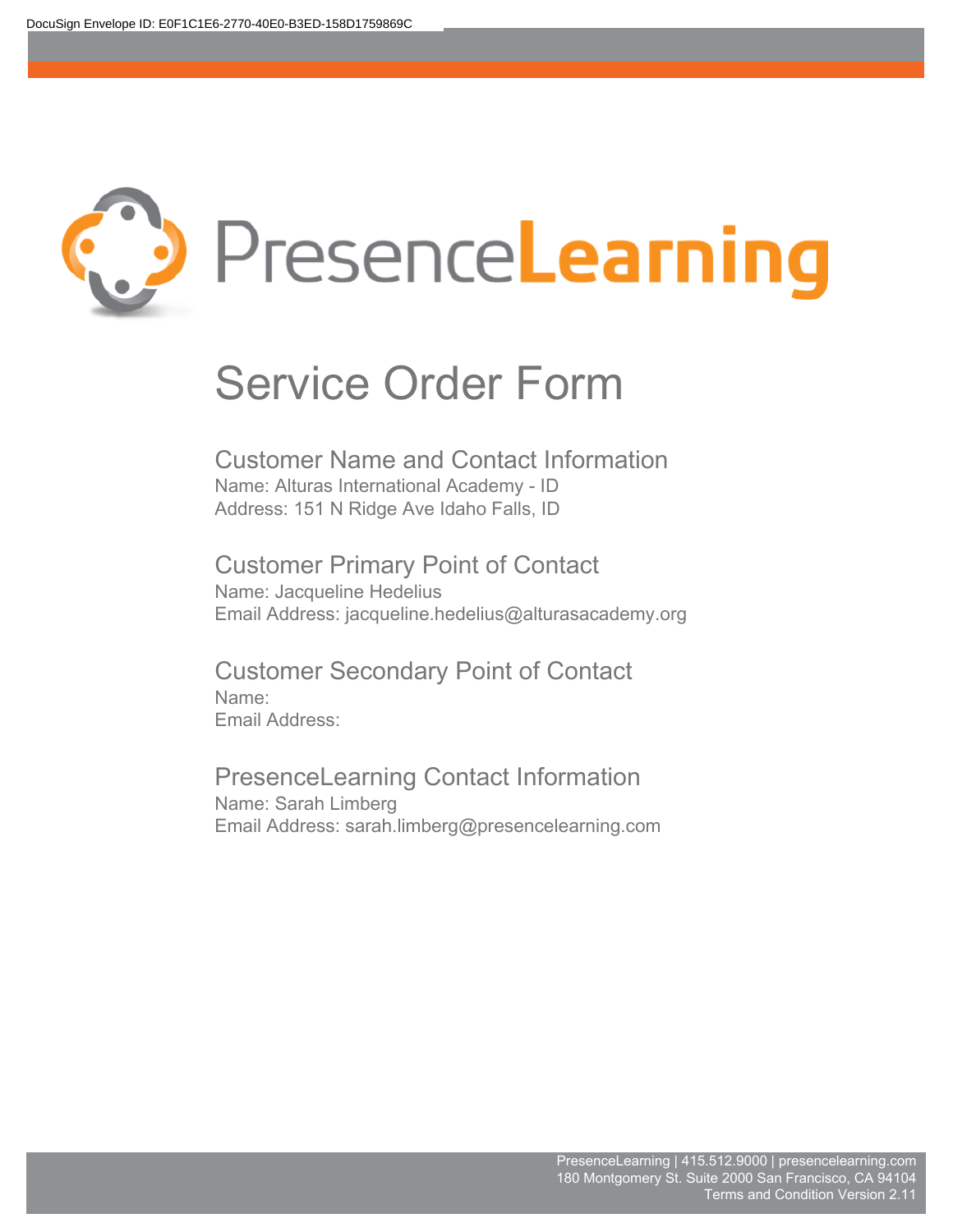1. Services

| Service             | <b>Student Quantity</b> | <b>Price per Service</b> |
|---------------------|-------------------------|--------------------------|
| SLP Services        | 15                      | \$80.90                  |
| OT Services         | 4                       | \$80.90                  |
| <b>BMH Services</b> |                         | \$75.00                  |
| Setup Fee           | 19                      | \$100.00                 |

#### 2. Assessments

| <b>Service</b>                      | <b>Student Quantity</b> | <b>Price per Service</b> |
|-------------------------------------|-------------------------|--------------------------|
| <b>SLP Assessment</b>               | 0                       | \$375.00                 |
| OT Assessment                       | 0                       | \$375.00                 |
| <b>BMH Assessment</b>               | 0                       | \$500.00                 |
| Assessment Bilingual SLP/OT         | 0                       | \$500.00                 |
| Screenings by SLP                   | 0                       | \$55.90                  |
| Screenings by OT                    | 0                       | \$55.90                  |
| Screenings by MHP                   | 0                       | \$55.90                  |
| Screenings by SLP BI                | 0                       | \$100.90                 |
| Evaluation Review of Records by SLP | 0                       | \$357.90                 |
| Evaluation Review of Records by OT  | 0                       | \$357.90                 |
| Evaluation Review of Records by BMH | 0                       | \$357.90                 |

3. Psychoeducational Assessments

| <b>Service</b>                               | <b>Student Quantity</b> | <b>Price per Service</b> |
|----------------------------------------------|-------------------------|--------------------------|
| <b>Evaluation Coordination and Reporting</b> | 0                       | \$200.90                 |
| Review of Records by School Psychologist     | 0                       | \$200.90                 |
| <b>Cognitive Selected Index</b>              | 0                       | \$100.90                 |
| Neuro Processing Selected Index              | 0                       | \$100.90                 |
| Achievement Selected Index                   | 0                       | \$100.90                 |
| <b>Rating Scale Assessment</b>               | 0                       | \$115.90                 |
| <b>Classroom Observation</b>                 | 0                       | \$75.90                  |
| <b>Achievement Standard Battery</b>          | 0                       | \$200.90                 |
| <b>Cognitive Standard Battery</b>            | 0                       | \$200.90                 |
| Additional Assessment by School Psychologist | 0                       | \$200.90                 |
| <b>Standard Neuro Processing Battery</b>     | 0                       | \$200.90                 |
| <b>Additional Requested Meetings</b>         | 0                       | \$100.90                 |
| School Psych Consultation                    | 0                       | \$75.00                  |

Document Camera **blue Camera**  $\sim$  \$85.00 (each)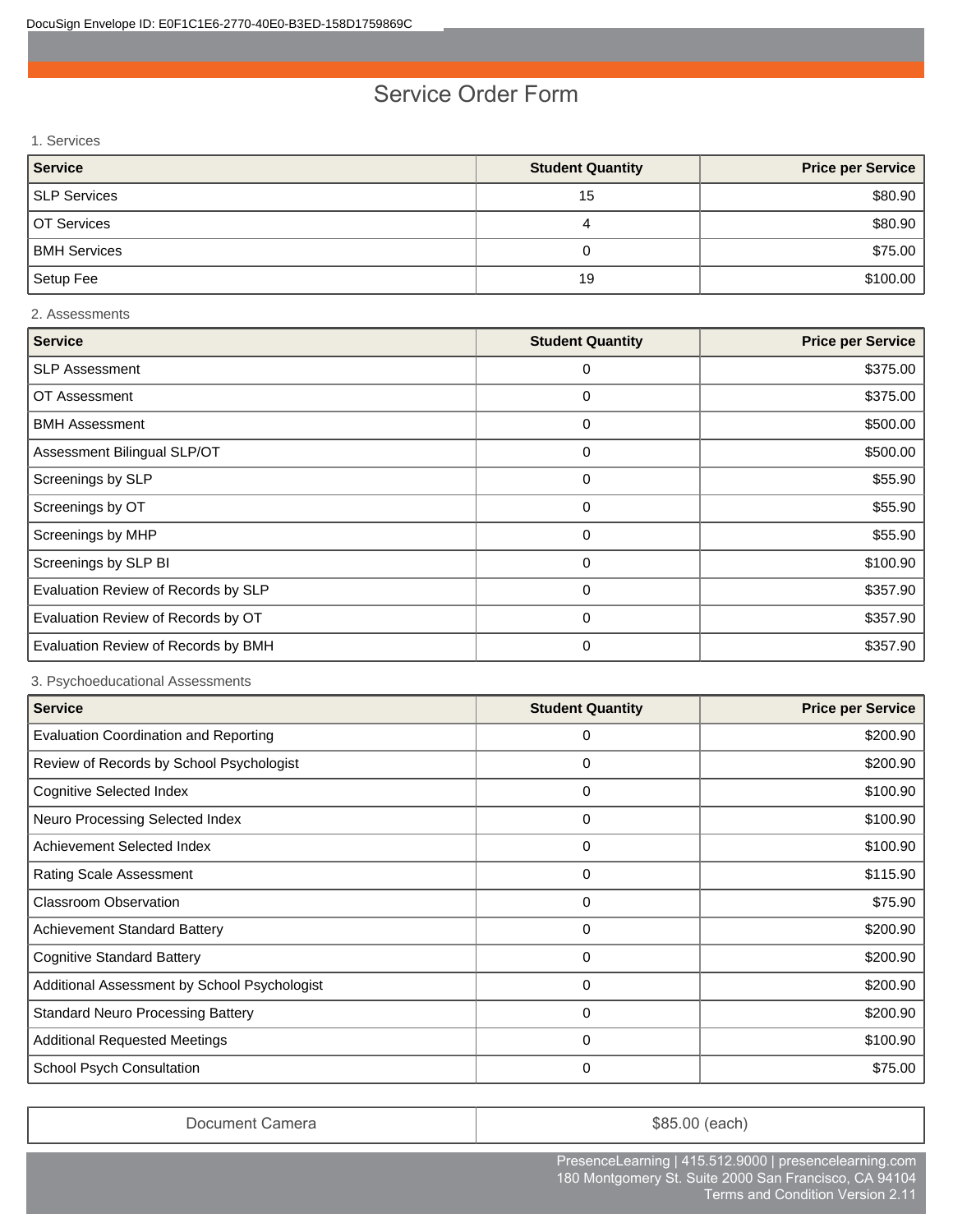| <b>Contracted Students</b>                                                             |  |            | 19                  |
|----------------------------------------------------------------------------------------|--|------------|---------------------|
|                                                                                        |  |            |                     |
| Assessments Commitment                                                                 |  |            |                     |
|                                                                                        |  |            |                     |
| Psychoeducational Assessment Commitment                                                |  |            | \$0.00              |
|                                                                                        |  |            |                     |
| Monthly Commitment*                                                                    |  | \$2,743.72 | 34 hours at \$80.90 |
| December Commitment*                                                                   |  | \$1,829.15 | 23 hours at \$80.90 |
| *This is the monthly minimum amount you will be invoiced during the contracted period. |  |            |                     |

| I erm | 2019<br>30<br>ll Ine<br>וזו זו<br>uu'<br>$\sim$ $\sim$ $\sim$ $\sim$ $\sim$ $\sim$ $\sim$<br>ຼ |
|-------|------------------------------------------------------------------------------------------------|
|-------|------------------------------------------------------------------------------------------------|

Modified Terms

The terms of the Master Services Agreement or Master Contract applicable to services through June 30, 2018 shall apply for the Term set forth herein.